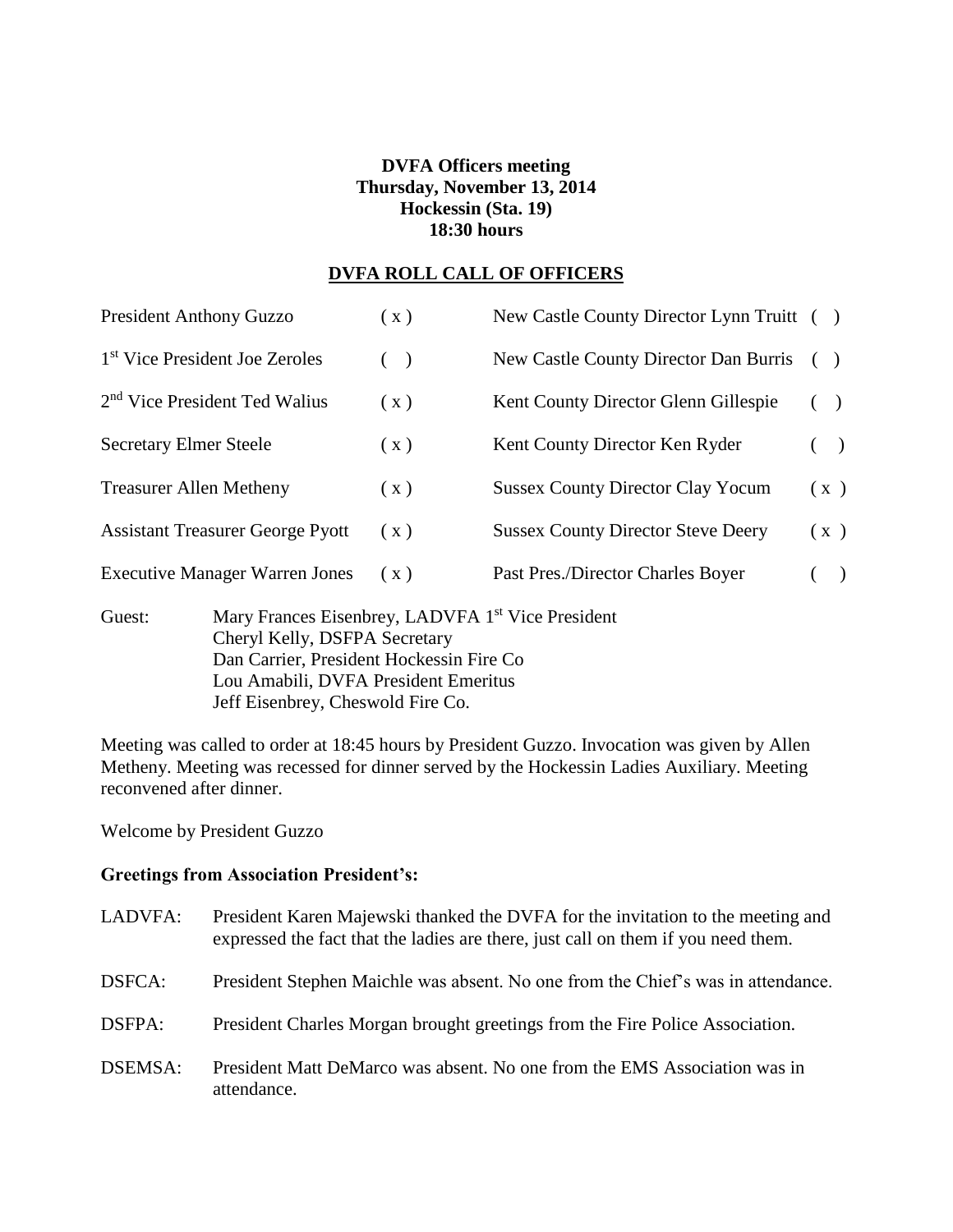### **Officer Reports:**

President Anthony Guzzo thanked everyone for coming tonight. Thanked the Association for allowing him to attend the VCOS seminar in Florida. He has received a letter of resignation from New Castle Director Lynn Truitt since she has been appointed to the Fire Commission she felt that there may be a conflict of interest. President Guzzo wished everyone a Happy Holiday season.

1 st Vice President Joe Zeroles was absent.

2<sup>nd</sup> Vice President Ted Walius made some comments on the VCOS conference that he attended in Florida. Thanked the Association for allowing him to attend. Wished everyone a Happy Thanksgiving and hope to see each of you at the Executive meeting.

Secretary Elmer Steele wished everyone a Happy Holiday season. Call if you need anything from this office.

Treasurer Allen Metheny requested a letter of support from this Association so that he can run for another term as Secretary/Treasurer of the National Volunteer Fire Council. (NVFC) *Motion by Charles Morgan and seconded by Clay Yocum to send a letter of support. Motion carried*  (Executive Manager Jones will take care of the letter since he already has it on file) Allen wished everyone a Happy Holiday season.

Executive Manager Warren Jones:

- Excess equipment: There are 2 people from each County, plus Warren on this committee. Training class at the fire school will be held on December 2,3,4. Lacking info and paperwork from the Kent County representatives. President Ryder is addressing this issue.
- Marydel: Warren stated that he is getting calls from the media regarding the Marydel Fire Company financial issues. He has also had some legislators talking about and looking at this issue. Warren feels that the DVFA needs to be pro-active around this issue and set up some training classes, maybe bring in Bill Jenaway from VFIS, like we did several years ago. *Motion by Allen Metheny and seconded by Clay Yocum to have the Executive Manager set up the training classes. Motion carried*
- Rescue billing: Just for FYI, there are at least twelve (12) companies in the State that are billing for rescue services.
- New Legislators: Just for FYI, there are six (6) new legislators for this year. Warren will put together the usual information packet/video with the DVFA information in it and distribute to each of the new people.
- Executive meeting: Neal Zipser, the Kidde representative that donated 300 smoke detectors, during the NASCAR race in Dover, to the Wake-Up Delaware program and Ron Starnicki from the National Fallen Firefighter's Foundation will be at the Executive meeting and have requested a few minutes to talk about the smoke detector program.
- BLS forms: The BLS financial forms need to be filled out and returned ASAP. Senator Bruce Ennis and the BLS Task Force committee will be reviewing them again this year. Forms are the same as last year. Need this info so we can show what our numbers are.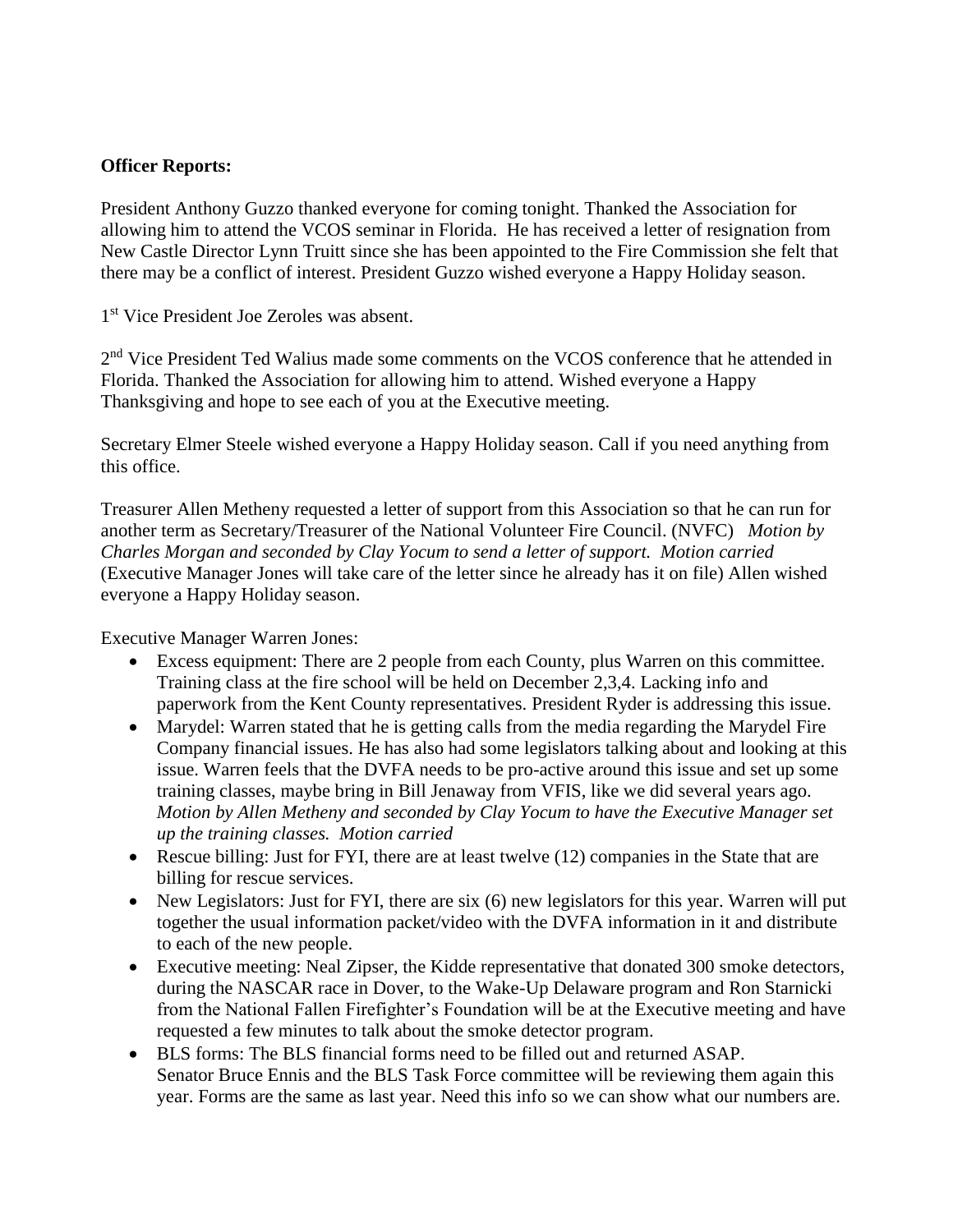- Yearly calendar: Warren stated that the calendar was in your folder for your use as you plan for the coming year.
- President's handbook: A copy of the handbook is also in your packets for your reading pleasure. This is a guide for incoming officers to see what is required for them. Apparently there is still a problem with the office copier since some of the pages are missing. Will send it out by e-mail or you can download it from the web site.
- Insurance money: The second part  $(20%)$  of our insurance money was due on Oct.  $31<sup>st</sup>$ . As of today, we still have not received that money. The lady that normally takes care of this has retired and the new person didn't know how to handle this. Per the insurance office the money should be out the first of next week. Warren will send out an e-mail to the company Presidents regarding this issue.

Fire Commission Chairman Dave Roberts said that the commission is working on two (2) boundary disputes in Sussex County. Dave said that the annual BLS reporting forms are on the Commission web site, due back by Jan. 31st.

Conference Chairman George Lamborn was absent. Secretary Steele stated that the room contracts for Dover Downs have been sent out. Please fill them out and get them back by the January 15<sup>th</sup> cut-off date.

DVFA Foundation Steve Austin stated that they are working on some fund raising ideas for the monument. Steve discussed information on term life insurance from the US Armed Forces Services, more info will be forth coming on this. Warren will be meeting with these folks next week. Steve also discussed the AD&D Mutual Relief policy that was voted on at Conference. He, along with several other people, felt that the Mutual Relief Association should have paid the premium again this year, but that didn't happen. Each company will be billed for the cost of the policy. Steve requested that this Association send a letter of support for Arman Fardanesh for a position on the NEMSAC council. *Motion by Allen Metheny and seconded by Steve Deery to send a letter of support for this position. Motion carried* (Executive Manager Jones will draft this letter)

Mutual Relief Chairman Rich Weaver was absent.

#### **Directors:**

Past President/Director Charles Boyer: Absent

New Castle County Director Lynn Truitt: Absent

New Castle County Director Dan Burris: Absent

Kent County Director Glenn Gillespie: Absent